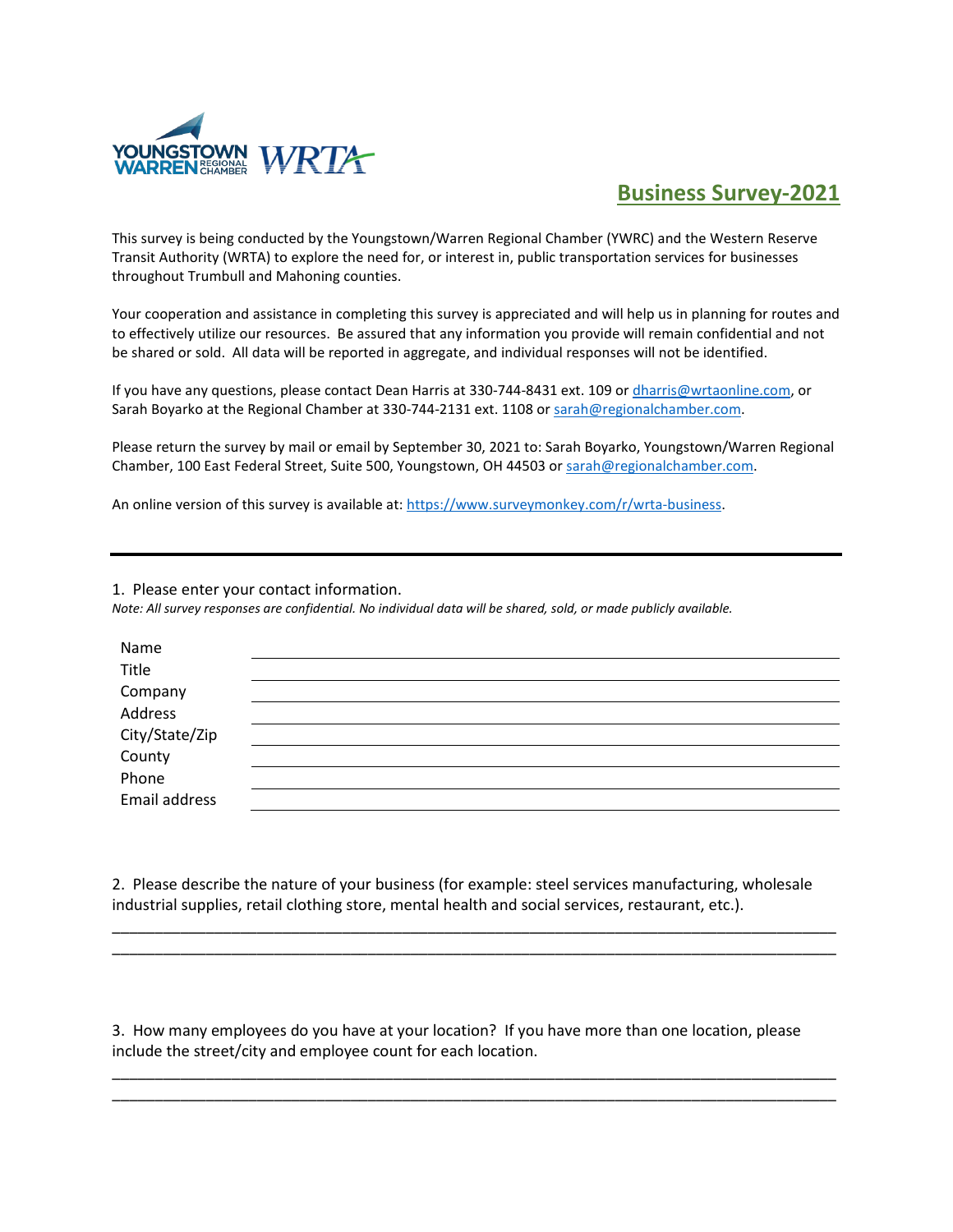

4. Please estimate the percentage of employees that use the following methods of travel to your workplace.

| Personal car/vehicle           | % |  |  |
|--------------------------------|---|--|--|
| Public transportation          | % |  |  |
| Bicycle/walking                | % |  |  |
| Family/friends vehicle         | ℅ |  |  |
| Vanpool/carpool                | % |  |  |
| Ride-sharing (Uber, Lyft, etc) | % |  |  |
| Taxi service                   | % |  |  |
| Agency or faith-based provider | ℅ |  |  |
| Other (please specify):        |   |  |  |
|                                |   |  |  |

5. Are your employees in need of public transportation services for employment?

- $\overline{\phantom{a}}$  Yes
- \_\_\_\_\_ No
- \_\_\_\_\_\_ Not sure/unknown

6. Do you have difficulty recruiting and/or retaining workers because they may lack reliable transportation?

 $\overline{\phantom{a}}$  Yes

\_\_\_\_\_ No

\_\_\_\_\_\_ Not sure/unknown

If yes, please explain: \_\_\_\_\_\_\_\_\_\_\_\_\_\_\_\_\_\_\_\_\_\_\_\_\_\_\_\_\_\_\_\_\_\_\_\_\_\_\_\_\_\_\_\_\_\_\_\_\_\_\_\_\_\_\_\_\_\_\_\_\_

7. Would access to public transportation for your employees help to increase the number of applicants?

- \_\_\_\_\_ Yes
- \_\_\_\_\_ No
- \_\_\_\_\_ Not sure/unknown

If yes, please explain: \_\_\_\_\_\_\_\_\_\_\_\_\_\_\_\_\_\_\_\_\_\_\_\_\_\_\_\_\_\_\_\_\_\_\_\_\_\_\_\_\_\_\_\_\_\_\_\_\_\_\_\_\_\_\_\_\_\_\_\_\_  $\frac{\frac{1}{2}}{\frac{1}{2}}$  ,  $\frac{1}{2}$  ,  $\frac{1}{2}$  ,  $\frac{1}{2}$  ,  $\frac{1}{2}$  ,  $\frac{1}{2}$  ,  $\frac{1}{2}$  ,  $\frac{1}{2}$  ,  $\frac{1}{2}$  ,  $\frac{1}{2}$  ,  $\frac{1}{2}$  ,  $\frac{1}{2}$  ,  $\frac{1}{2}$  ,  $\frac{1}{2}$  ,  $\frac{1}{2}$  ,  $\frac{1}{2}$  ,  $\frac{1}{2}$  ,  $\frac{1}{2}$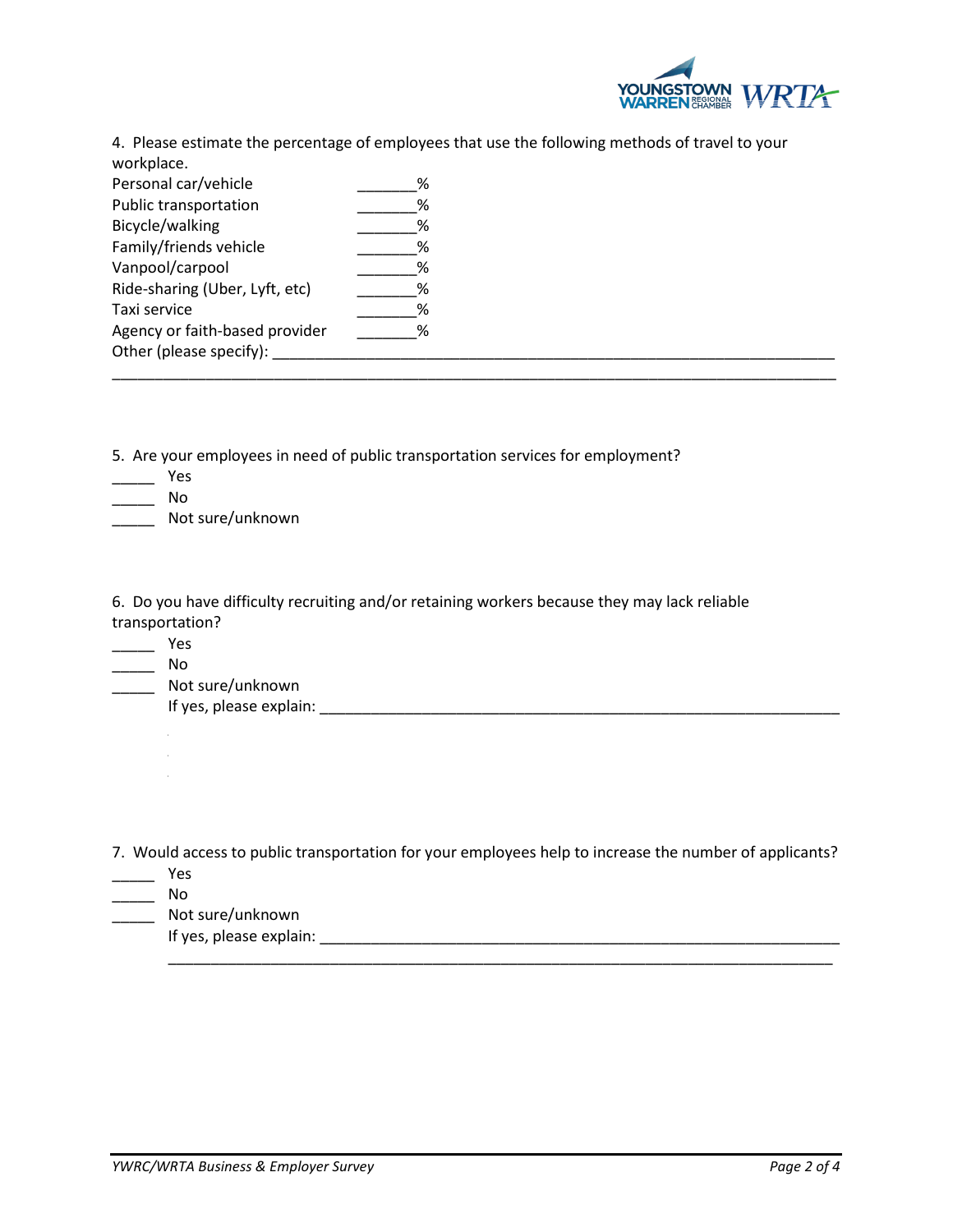

8. In what ways, if any, does lack of transportation impact your business? For example: problems maintaining and/or expanding your workforce, excessive turnover, lack of applicants, etc.

9. Please describe your normal work shifts using start-end times, number of employees on each shift, and percentage of employees without reliable transportation?

| Shift                          | Start-End times | Number of | % Employees without     |
|--------------------------------|-----------------|-----------|-------------------------|
|                                |                 | Employees | reliable transportation |
| Weekday 1 <sup>st</sup> shift: |                 |           |                         |
| Weekday 2 <sup>nd</sup> shift: |                 |           |                         |
| Weekday 3rd shift:             |                 |           |                         |
| Saturday shifts:               |                 |           |                         |
| Sunday shifts:                 |                 |           |                         |
|                                |                 |           |                         |

Other:

10. Please use the space below to tell us about any special circumstances associated with how you schedule your workers, such as different schedules every week, overtime, special projects, etc.

\_\_\_\_\_\_\_\_\_\_\_\_\_\_\_\_\_\_\_\_\_\_\_\_\_\_\_\_\_\_\_\_\_\_\_\_\_\_\_\_\_\_\_\_\_\_\_\_\_\_\_\_\_\_\_\_\_\_\_\_\_\_\_\_\_\_\_\_\_\_\_\_\_\_\_\_\_\_\_\_\_\_\_\_\_

11. Does your customer/client base use public transportation?

- $\frac{1}{\sqrt{2}}$  Yes
- \_\_\_\_\_ No
	- \_\_\_\_\_ Not sure/unknown

If yes, please estimate the number of customers/clients, times of day, and frequency if possible:

\_\_\_\_\_\_\_\_\_\_\_\_\_\_\_\_\_\_\_\_\_\_\_\_\_\_\_\_\_\_\_\_\_\_\_\_\_\_\_\_\_\_\_\_\_\_\_\_\_\_\_\_\_\_\_\_\_\_\_\_\_\_\_\_\_\_\_\_\_\_\_\_\_\_\_\_\_\_